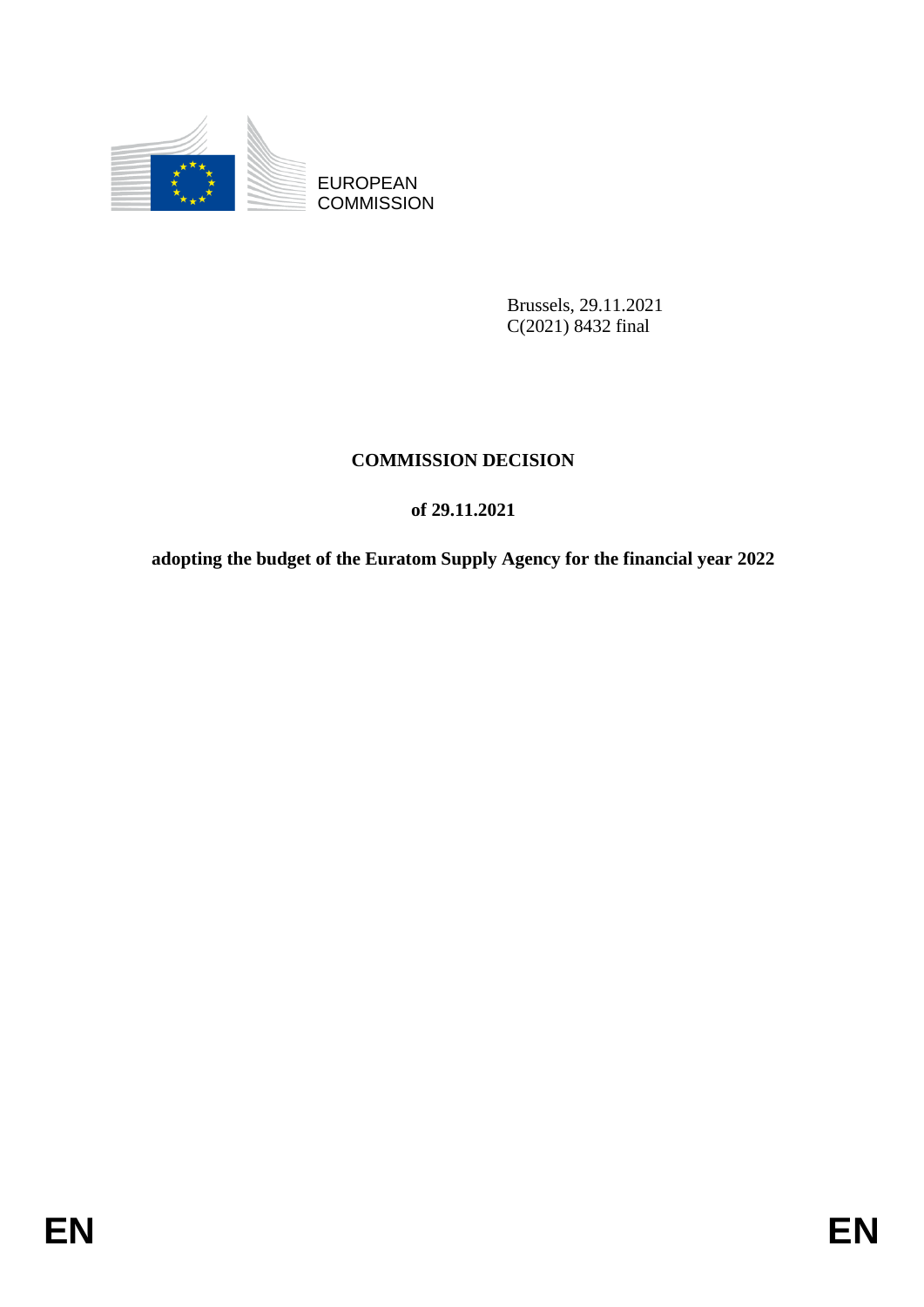#### **COMMISSION DECISION**

#### **of 29.11.2021**

#### **adopting the budget of the Euratom Supply Agency for the financial year 2022**

#### THE EUROPEAN COMMISSION,

Having regard to the Treaty establishing the European Atomic Energy Community and in particular Article 54 therof,

Having regard to the Statutes of the Euratom Supply Agency<sup>1</sup>, and in particular Article 7 thereof,

Having regard to the opinion of the Advisory Committee of the Agency, delivered on 7 October 2020,

Having regard to Regulation (EU, Euratom) 2018/1046 of the European Parliament and the Council of 18 July 2018 on the financial rules applicable to the general budget of the European Union, amending Regulations (EU) No 1296/2013, (EU) No 1301/2013, (EU) No 1303/2013, (EU) No 1304/2013, (EU) No 1309/2013, (EU) No 1316/2013, (EU) No 223/2014, (EU) No 283/2014, and Decision No 541/2014/EU and repealing Regulation (EU, Euratom) No 966/2012 and to the Euratom Supply Agency and in particular Article 68 thereof,

Whereas:

- (1) The Council of the European Union has decided<sup>2</sup> not to introduce the charge on transactions provided for in Article 54 of the Treaty establishing the European Atomic Energy Community and in the Statutes of the Euratom Supply Agency.
- (2) The Agency's own revenue (interest on its capital investments) is low (estimated at less than EUR 300 per year) and is not sufficient to cover its operating expenses.
- (3) The Agency therefore requires a contribution from the Commission to cover its expenses that are not covered directly by the Commission.
- (4) The European Parliament encourages the Agency to pursue the digitalisation of its services as a way of reducing bureaucracy<sup>3</sup>.
- (5) The Directorate-General for Energy has approved the continuation of the financing of the IT project NOEMI ("Nuclear Observatory and ESA Management of Information"),

 $\mathbf{1}$ <sup>1</sup> Council Decision of 12 February 2008 establishing Statutes for the Euratom Supply Agency (2008/114/EC, Euratom), OJ L 41, 15.2.2008.

<sup>&</sup>lt;sup>2</sup> At the 23rd meeting of the Council of the European Atomic Energy Community held in Brussels on 1 and 2 February 1960.

<sup>&</sup>lt;sup>3</sup> European Parliament resolution of 28 April 2021 with observations forming an integral part of the decision on discharge in respect of the implementation of the budget of the Euratom Supply Agency for the financial year 2019 [\(2020/2171\(DEC\).](https://oeil.secure.europarl.europa.eu/oeil/popups/ficheprocedure.do?lang=en&reference=2019/2087(DEC))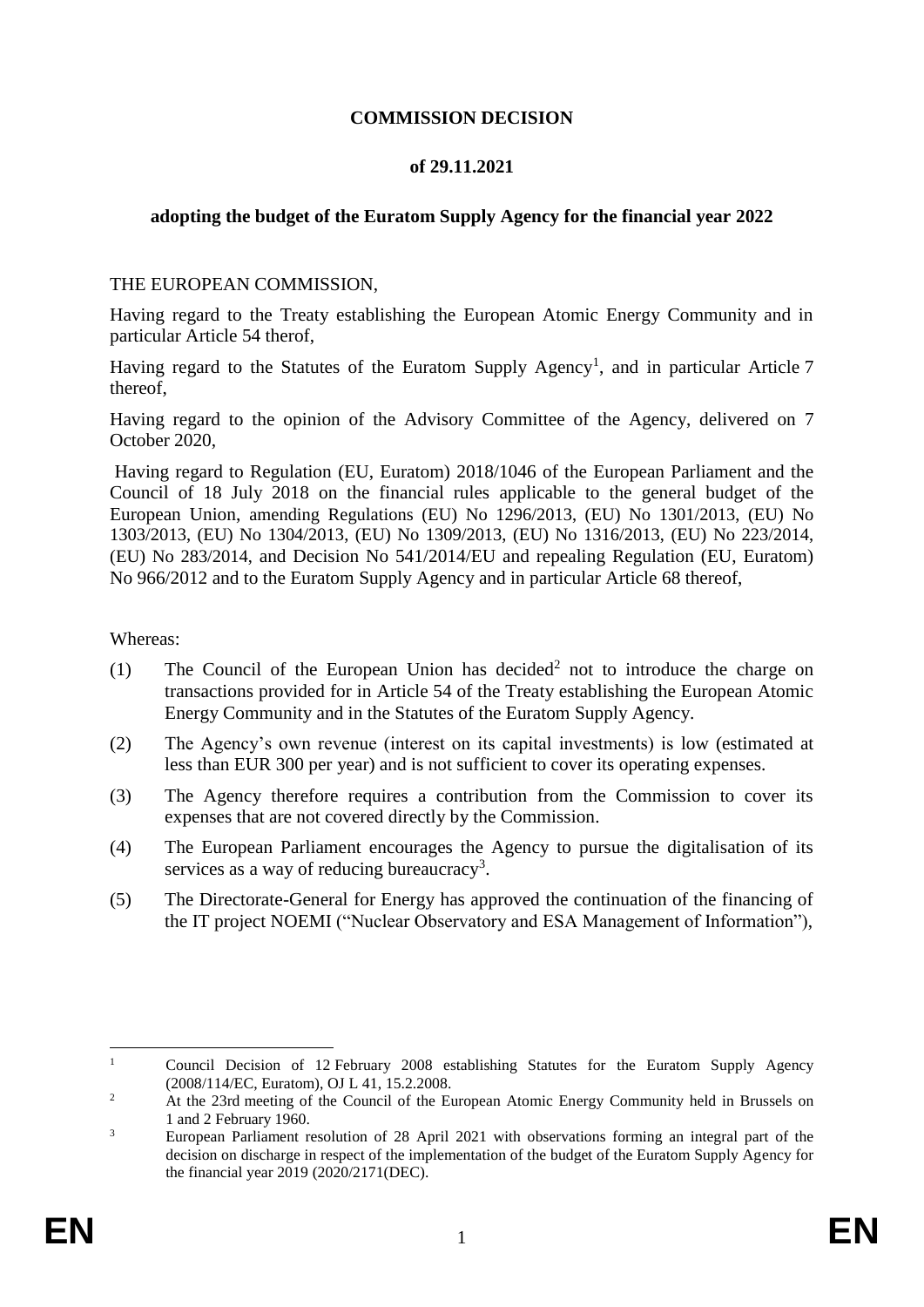HAS DECIDED AS FOLLOWS:

#### *Sole Article*

The budget of the Euratom Supply Agency for the financial year 2022, amounting to EUR 167 000 (which comes solely from Commission contributions under budget item 20 03 14 01), as set out in the Annex, is hereby adopted.

Done at Brussels, 29.11.2021

*For the Commission Kadri SIMSON Member of the Commission*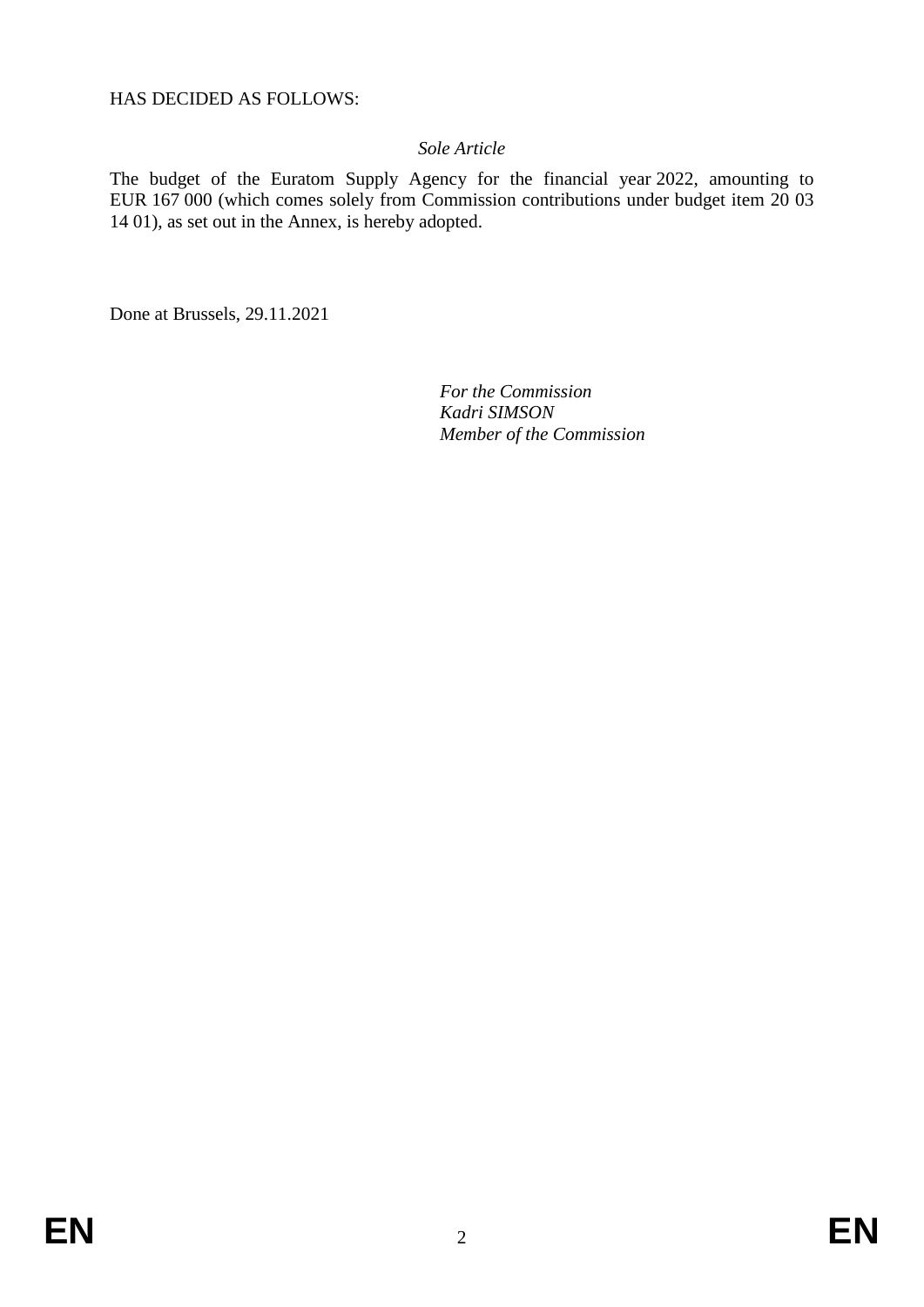# EURATOM SUPPLY AGENCY BUDGET 2022

## **STATEMENT OF REVENUE**

|                |                           | <b>Budget 2022(1)</b> | <b>Adopted</b><br>Budget 2021 <sup>(2)</sup> | <b>Budget outturn</b><br>2020 |                                                                                      |
|----------------|---------------------------|-----------------------|----------------------------------------------|-------------------------------|--------------------------------------------------------------------------------------|
| <b>Title</b>   | <b>Heading</b>            |                       |                                              |                               | <b>Comments</b>                                                                      |
| <b>Chapter</b> |                           |                       |                                              |                               |                                                                                      |
| <b>Article</b> |                           |                       |                                              |                               |                                                                                      |
| Item           |                           |                       |                                              |                               |                                                                                      |
|                | 1 EU contribution         |                       |                                              |                               |                                                                                      |
|                | 100 EU contribution       | 167.000,00            | 210.000,00                                   | 230.000,00                    |                                                                                      |
|                | Article 100 - Total       | 167.000,00            | 210.000,00                                   | 230.000,00                    |                                                                                      |
|                | Chapter 10 - Total        | 167.000,00            | 210.000,00                                   | 230.000,00                    |                                                                                      |
|                | Title 1 - Total           | 167.000,00            | 210.000,00                                   | 230.000,00                    |                                                                                      |
|                | 5 Administrative activity |                       |                                              |                               |                                                                                      |
|                | 520 Bank interest         | 0,00                  | 0,00                                         | 248,78                        | This item is intended to record revenue from bank interest on the Agency's accounts. |
|                | Article 520 - Total       | 0,00                  | 0,00                                         | 248,78                        |                                                                                      |
|                | Chapter 52 - Total        | 0,00                  | 0,00                                         | 248,78                        |                                                                                      |
|                | Title 5 - Total           | 0,00                  | 0,00                                         | 248,78                        |                                                                                      |
|                | <b>TOTAL</b>              | 167.000,00            | 210.000,00                                   | 230.248,78                    |                                                                                      |

## **STATEMENT OF EXPENDITURE**

|                |                                                                                                                                                     | <b>Budget 2022(1)</b> | <b>Adopted</b>             | <b>Budget outturn</b> |                                                                                                                                                                                                                                                                                                                                                                                                                     |
|----------------|-----------------------------------------------------------------------------------------------------------------------------------------------------|-----------------------|----------------------------|-----------------------|---------------------------------------------------------------------------------------------------------------------------------------------------------------------------------------------------------------------------------------------------------------------------------------------------------------------------------------------------------------------------------------------------------------------|
|                |                                                                                                                                                     |                       | Budget 2021 <sup>(2)</sup> | 2020                  |                                                                                                                                                                                                                                                                                                                                                                                                                     |
| <b>Title</b>   | <b>Heading</b>                                                                                                                                      |                       |                            |                       | <b>Comments</b>                                                                                                                                                                                                                                                                                                                                                                                                     |
| <b>Chapter</b> |                                                                                                                                                     |                       |                            |                       |                                                                                                                                                                                                                                                                                                                                                                                                                     |
| <b>Article</b> |                                                                                                                                                     |                       |                            |                       |                                                                                                                                                                                                                                                                                                                                                                                                                     |
| Item           |                                                                                                                                                     |                       |                            |                       |                                                                                                                                                                                                                                                                                                                                                                                                                     |
|                | 1 Staff                                                                                                                                             |                       |                            |                       |                                                                                                                                                                                                                                                                                                                                                                                                                     |
|                | 13 Missions and duty travel<br>130 Mission expenses, travel and other incidental expenses                                                           |                       |                            |                       |                                                                                                                                                                                                                                                                                                                                                                                                                     |
|                | 1300 Mission expenses, travel and other incidental expenses                                                                                         | 18.000,00             | 14.000,00                  |                       | 6.500,00 This appropriation is intended to cover expenditure on transport costs, daily subsistence<br>allowances and the ancillary or exceptional expenses incurred by statutory staff while on<br>mission in the interest of the service, in accordance with the provisions of the Staff<br>Regulations of officials of the European Union.                                                                        |
|                | Article 130                                                                                                                                         | 18.000,00             | 14.000,00                  | 6.500,00              |                                                                                                                                                                                                                                                                                                                                                                                                                     |
|                |                                                                                                                                                     | 18.000,00             | 14.000,00                  | 6.500,00              |                                                                                                                                                                                                                                                                                                                                                                                                                     |
|                | Chapter 13 - Total                                                                                                                                  |                       |                            |                       |                                                                                                                                                                                                                                                                                                                                                                                                                     |
|                | 17 Entertainment and representation expenses<br>170 Representation expenses for staff<br>1700 Representation expenses, events and internal meetings |                       |                            |                       | 0.00 This appropriation is intended to cover the cost officially incurred by persons officially                                                                                                                                                                                                                                                                                                                     |
|                |                                                                                                                                                     | 1.000,00              | 1.000,00                   |                       | representing the Agency including costs incurred for miscellaneous receptions and<br>internal meetings.                                                                                                                                                                                                                                                                                                             |
|                |                                                                                                                                                     | 19.000,00             | 15.000,00                  | 6.500,00              |                                                                                                                                                                                                                                                                                                                                                                                                                     |
|                | Title 1 - Total                                                                                                                                     |                       |                            |                       |                                                                                                                                                                                                                                                                                                                                                                                                                     |
|                | 2 Buildings, equipment and miscellaneous operating<br>expenditure                                                                                   |                       |                            |                       |                                                                                                                                                                                                                                                                                                                                                                                                                     |
|                | 22 Movable property and associated costs<br>225 Documentation and library expenditure<br>2255 Subscriptions and purchase of information media       | 14.000,00             | 14.000,00                  |                       | 17.386,18 This appropriation is intended to cover: the purchase of books and other works in hard<br>copy and in electronic form for the library; expenditure on subscriptions to newspapers,                                                                                                                                                                                                                        |
|                |                                                                                                                                                     |                       |                            |                       | specialist periodicals, official journals, parliamentary papers, foreign trade statistics,<br>press agency bulletins and various other specialised publications; the cost of<br>subscriptions and access to electronic information services and external data bases and<br>the acquisition of electronic media (CD-ROMs etc.); the training and support required for<br>accessing this information; copyright fees. |
|                | Article 225                                                                                                                                         | 14.000,00             | 14.000,00                  | 17.386,18             |                                                                                                                                                                                                                                                                                                                                                                                                                     |
|                |                                                                                                                                                     |                       |                            |                       |                                                                                                                                                                                                                                                                                                                                                                                                                     |
|                | Chapter 22 - Total                                                                                                                                  | 14.000,00             | 14.000,00                  | 17.386,18             |                                                                                                                                                                                                                                                                                                                                                                                                                     |
|                |                                                                                                                                                     |                       |                            |                       |                                                                                                                                                                                                                                                                                                                                                                                                                     |
|                | 23 Current administrative expenditure                                                                                                               |                       |                            |                       |                                                                                                                                                                                                                                                                                                                                                                                                                     |
|                | 232 Financial charges                                                                                                                               |                       |                            |                       |                                                                                                                                                                                                                                                                                                                                                                                                                     |
|                | 2320 Bank charges                                                                                                                                   | 500,00                | 500,00                     |                       | 500,00 This appropriation is intended to cover bank charges and the cost of the connection to<br>the interbank telecommunications network.                                                                                                                                                                                                                                                                          |
|                | Article 232                                                                                                                                         | 500,00                | 500,00                     | 500,00                |                                                                                                                                                                                                                                                                                                                                                                                                                     |
|                |                                                                                                                                                     |                       |                            |                       |                                                                                                                                                                                                                                                                                                                                                                                                                     |
|                | 233 Legal charges                                                                                                                                   |                       |                            |                       |                                                                                                                                                                                                                                                                                                                                                                                                                     |
|                | 2330 Legal costs                                                                                                                                    | 0,00                  | 0,00                       |                       | 0,00 This appropriation is intended to cover costs which may be awarded against the Agency<br>by the Court of Justice, the General Court or national courts, the cost of hiring outside<br>lawyers/legal advisers to represent the Agency in Union and national courts.                                                                                                                                             |
|                | 2339 Fines                                                                                                                                          | 0,00                  | 0,00                       |                       | 0,00 This appropriation is intended to cover the damages and interest expenses, agreed<br>compensation through amicable settlement and administrative fines.                                                                                                                                                                                                                                                        |
|                | Article 233                                                                                                                                         | 0,00                  | 0,00                       | 0,00                  |                                                                                                                                                                                                                                                                                                                                                                                                                     |
|                |                                                                                                                                                     |                       |                            |                       |                                                                                                                                                                                                                                                                                                                                                                                                                     |
|                | 235 Other operating expenditure                                                                                                                     |                       |                            |                       |                                                                                                                                                                                                                                                                                                                                                                                                                     |
|                | 2350 Membership of nuclear organisations                                                                                                            | 4.000,00              | 3.500,00                   |                       | 2.861,53 This appropriation is intended to cover membership of nuclear organisations relevant to the Agency's activities.                                                                                                                                                                                                                                                                                           |
|                | Article 235                                                                                                                                         | 4.000,00              | 3.500,00                   | 2.861,53              |                                                                                                                                                                                                                                                                                                                                                                                                                     |
|                |                                                                                                                                                     |                       |                            |                       |                                                                                                                                                                                                                                                                                                                                                                                                                     |
|                | Chapter 23 - Total                                                                                                                                  | 4.500,00              | 4.000,00                   | 3.361,53              |                                                                                                                                                                                                                                                                                                                                                                                                                     |